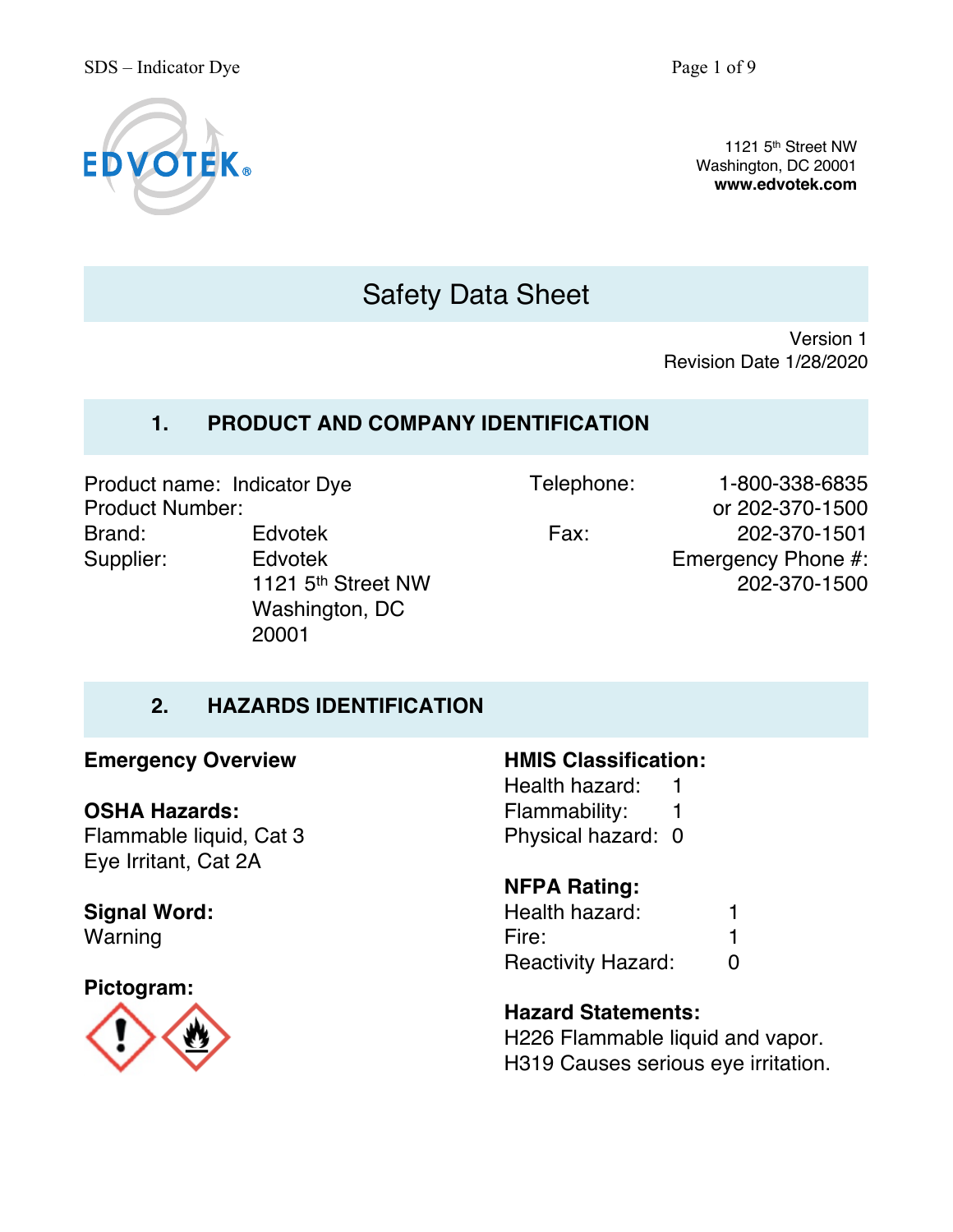# **Precautionary Statements:**

P210 Keep away from heat/sparks/open flames/hot surfaces. No smoking.

P233 Keep container tightly closed. P240 Ground/bond container and receiving equipment.

P241 Use explosion-proof electrical/ ventilating/ lighting/ equipment.

P242 Use only non-sparking tools.

P243 Take precautionary measures against static discharge.

P264 Wash skin thoroughly after handling.

P280 Wear protective gloves/ protective clothing/ eye protection/ face protection.

P303 + P361 + P353 IF ON SKIN (or hair): Remove/ Take off immediately all contaminated clothing.

Rinse skin with water/ shower.

P305 + P351 + P338 IF IN EYES: Rinse cautiously with water for several minutes. Remove contact lenses, if present and easy to do. Continue rinsing. P337 + P313 If eye irritation persists: Get medical advice/ attention. P370 + P378 In case of fire: Use dry sand, dry chemical or alcohol-resistant foam for extinction. P403 + P235 Store in a well-ventilated place. Keep cool. P501 Dispose of contents/ container to an approved waste disposal plant.

# **Potential Health Effects:**

**Inhalation:** May be harmful if inhaled. **Skin:** May be harmful if absorbed through skin. May cause skin irritation. **Eyes**: Causes serious eye irritation. **Ingestion:** May be harmful if swallowed.

# **3. COMPOSITION/INFORMATION ON INGREDIENTS**

| <b>Chemical Name</b> | EC No.    | CAS No. | <b>Concentration</b> |
|----------------------|-----------|---------|----------------------|
| Ethanol              | 200-578-6 | 64-17-5 | 50-70%               |

Chemical nature: Ethanolic dye solution

# **4. FIRST AID MEASURES**

# **General information**

No special measures required. **If inhaled**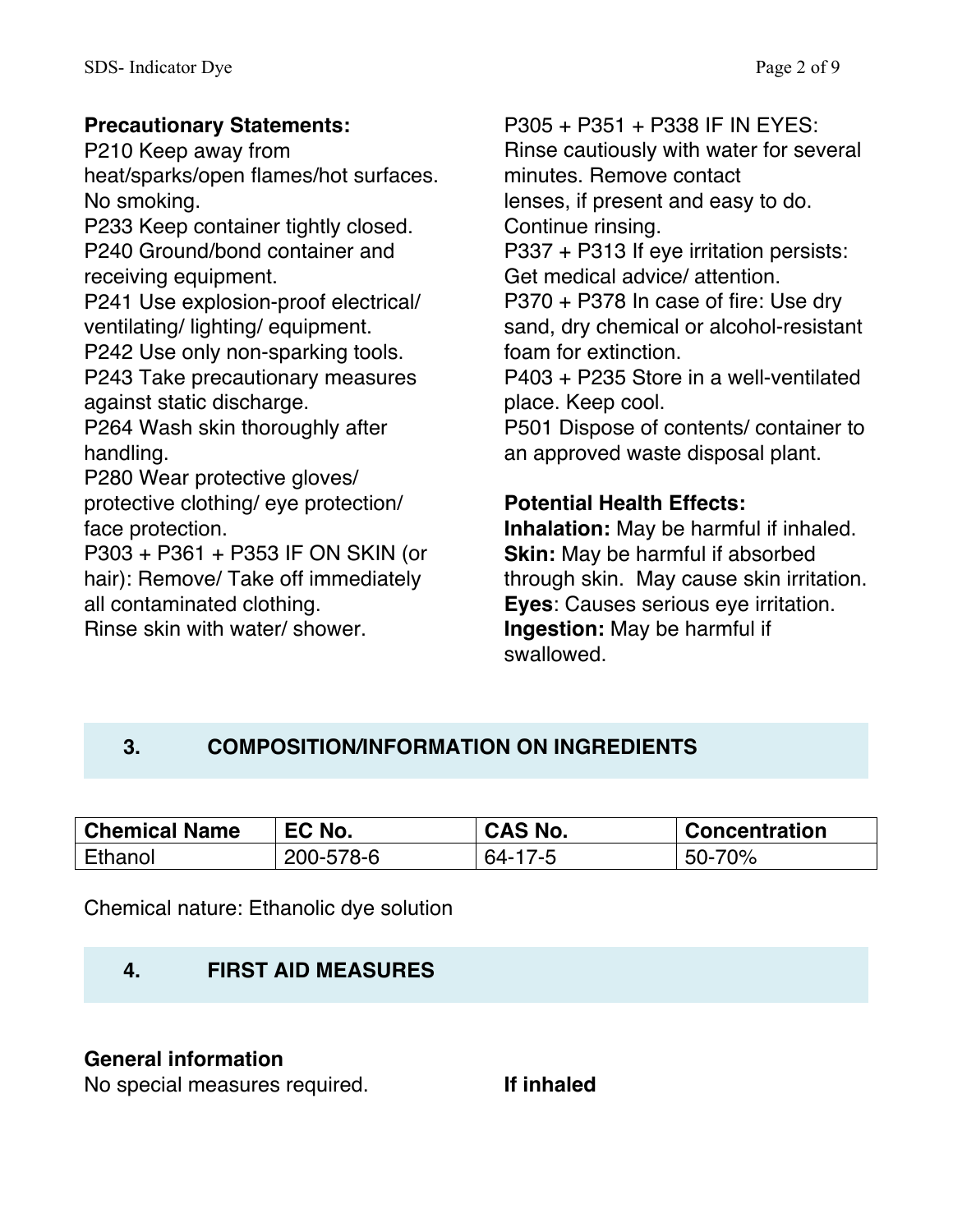If breathed in, move person into fresh air. If not breathing, give artificial respiration. Consult doctor in case of complaints.

# **In case of skin contact**

Immediately wash off with soap and plenty of water. Get medical attention if symptoms develop.

# **In case of eye contact**

Flush eyes with water as a precaution. Get medical attention immediately if irritation persists.

## **If swallowed**

Never give anything by mouth to an unconscious person. After swallowing make victim drink a glass of water. Get medical attention if symptoms develop.

# **5. FIREFIGHTING MEASURES**

# **Conditions of flammability**

Flammable or combustible.

# **Suitable extinguishing media**

Use water spray, alcohol resistant foam, dry chemical or carbon dioxide.

# **Special protective equipment for firefighters**

Wear self contained breathing apparatus for fire fighting if necessary.

# **Hazardous combustion products**

Forms explosive mixtures with air at elevated temperatures.

# **6. ACCIDENTAL RELEASE MEASURES**

# **Personal precautions**

Prevent skin/eye contact. Use personal protective equipment as needed.

# **Environmental precautions**

Dilute with plenty of water. Do not allow to enter sewers/ surface or ground water.

# **Methods and materials for containment and cleaning up**

Clean up spills immediately. Use absorbent materials if needed and dispose into a chemical waste container.

# **7. HANDLING AND STORAGE**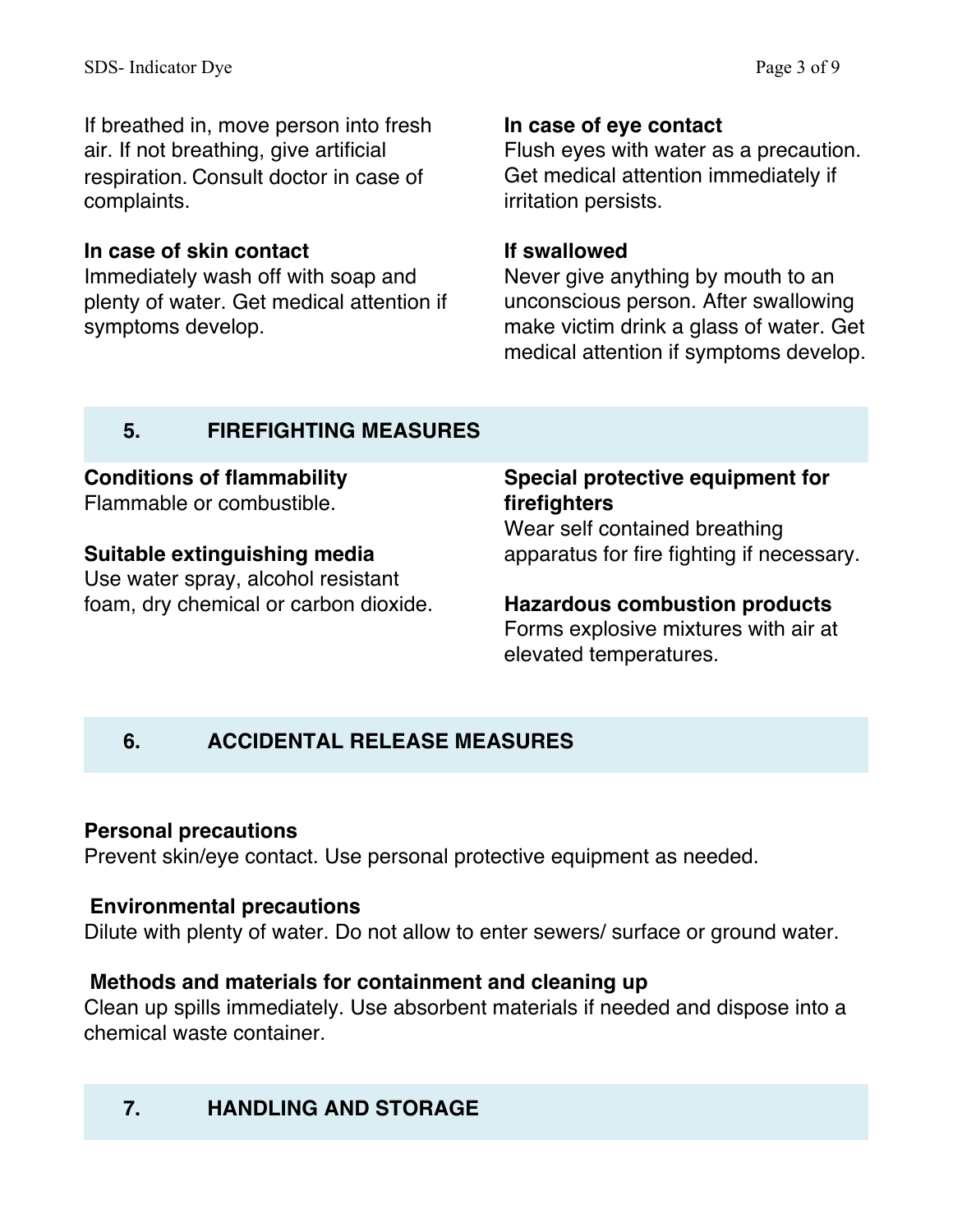# **Precautions for safe handling**

Keep away from open flames, hot surfaces and sources of ignition. Take precautionary measures against static discharge.

**Conditions for safe storage**

Keep away from heat and sources of ignition. Keep container tightly closed in a dry and well ventilated place. Store at  $+15^{\circ}$  C to  $+25^{\circ}$  C ( $+59^{\circ}$  F to  $+77^{\circ}$  F).

**Incompatible Products**

No known products.

# **8. EXPOSURE CONTROLS/ PERSONAL PROTECTION**

# **Personal protective equipment Respiratory protection**

Use respirators and components tested and approved under appropriate government standards such as NIOSH (US) or CEN (EU).

### **Hand protection**

Wear protective gloves. Dispose of contaminated gloves after use in accordance with applicable laws and good laboratory practices.

### **Eye protection**

Avoid eye contact with this material. Wear chemical safety goggles.

### **Skin and body protection**

Use chemical gloves as needed. Use clean protective body covering clothing as needed to minimize contact with clothing and skin.

### **Hygiene measures**

Handle in accordance with good industrial hygiene and safety practice. Wash and dry hands at the end of workday.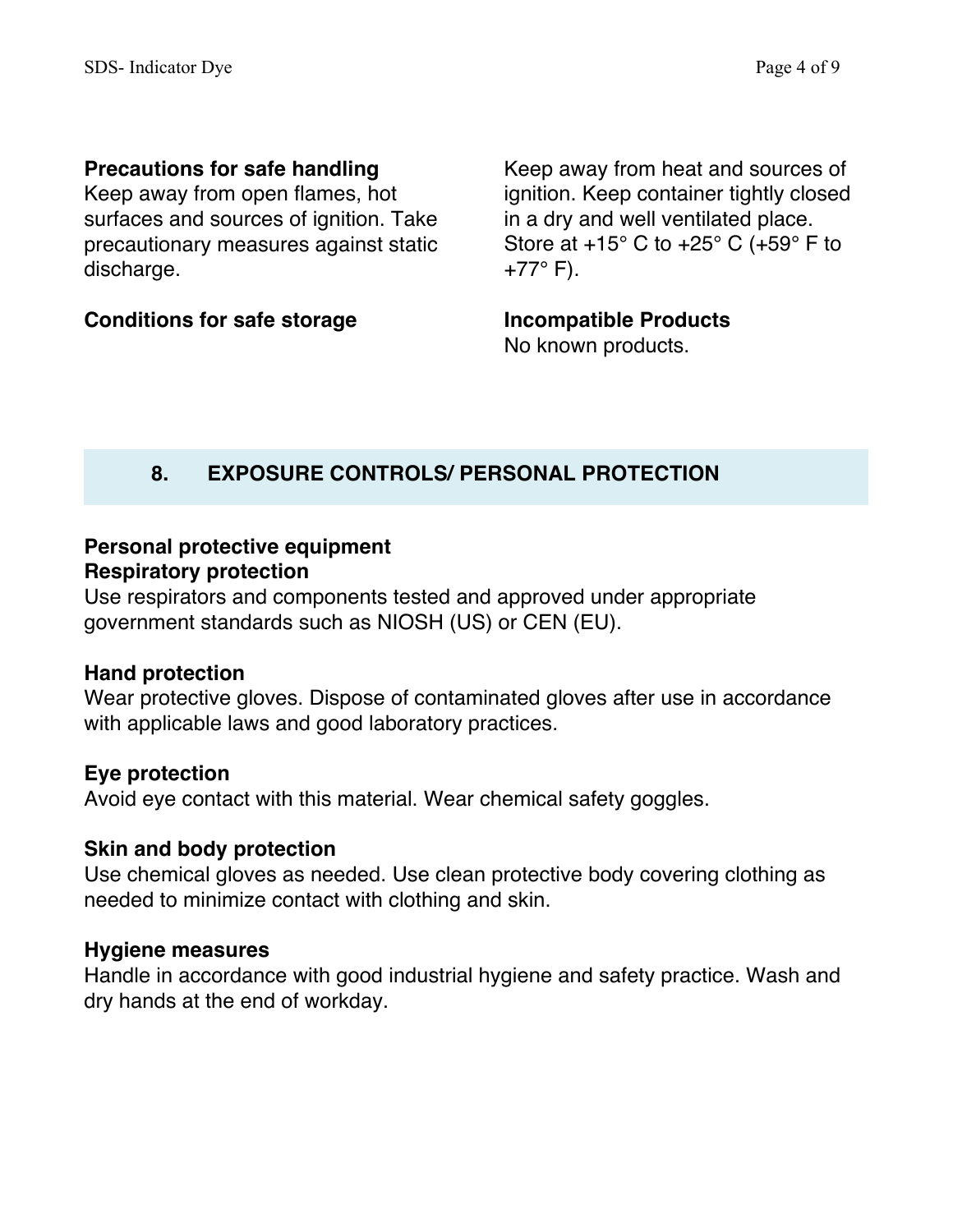# **9. PHYSICAL AND CHEMICAL PROPERTIES**

| <b>Appearance</b>               |            |                   |  |  |
|---------------------------------|------------|-------------------|--|--|
| Form                            | liquid     |                   |  |  |
| Color                           | red        |                   |  |  |
| Odor                            | of ethanol |                   |  |  |
| <b>Safety data</b>              |            |                   |  |  |
| рH                              |            | no data available |  |  |
| Melting point/freezing point    |            | no data available |  |  |
| Boiling point                   |            | no data available |  |  |
| Flash point                     |            | no data available |  |  |
| Ignition temperature            |            | no data available |  |  |
| <b>Autoignition Temperature</b> |            | no data available |  |  |
| Lower explosion limit           |            | no data available |  |  |
| <b>Upper explosion limit</b>    |            | no data available |  |  |
| Vapor pressure                  |            | no data available |  |  |
| Density (water=1)               |            | no data available |  |  |
| Water solubility                |            | no data available |  |  |
| <b>Partition coefficient:</b>   |            |                   |  |  |
| n-octanol/water                 |            | no data available |  |  |
| <b>Relative vapour Density</b>  |            | no data available |  |  |
| <b>Odour Threshold</b>          |            | no data available |  |  |
| <b>Evaporation rate</b>         |            | no data available |  |  |

# **10. STABILITY AND REACTIVITY**

# **Chemical stability**

Stable under recommended storage conditions.

### **Possibility of hazardous reactions**

Risk of ignition or formation of inflammable gases or vapors with:

Chromium (VI) oxide, hydrogen peroxide, uranium hexafluoride, nitrogen dioxide, Nitric acid, Oxides of phosphorus, permanganic acid, perchloric acid, perchlorates, Fluorine, Ethylene oxide,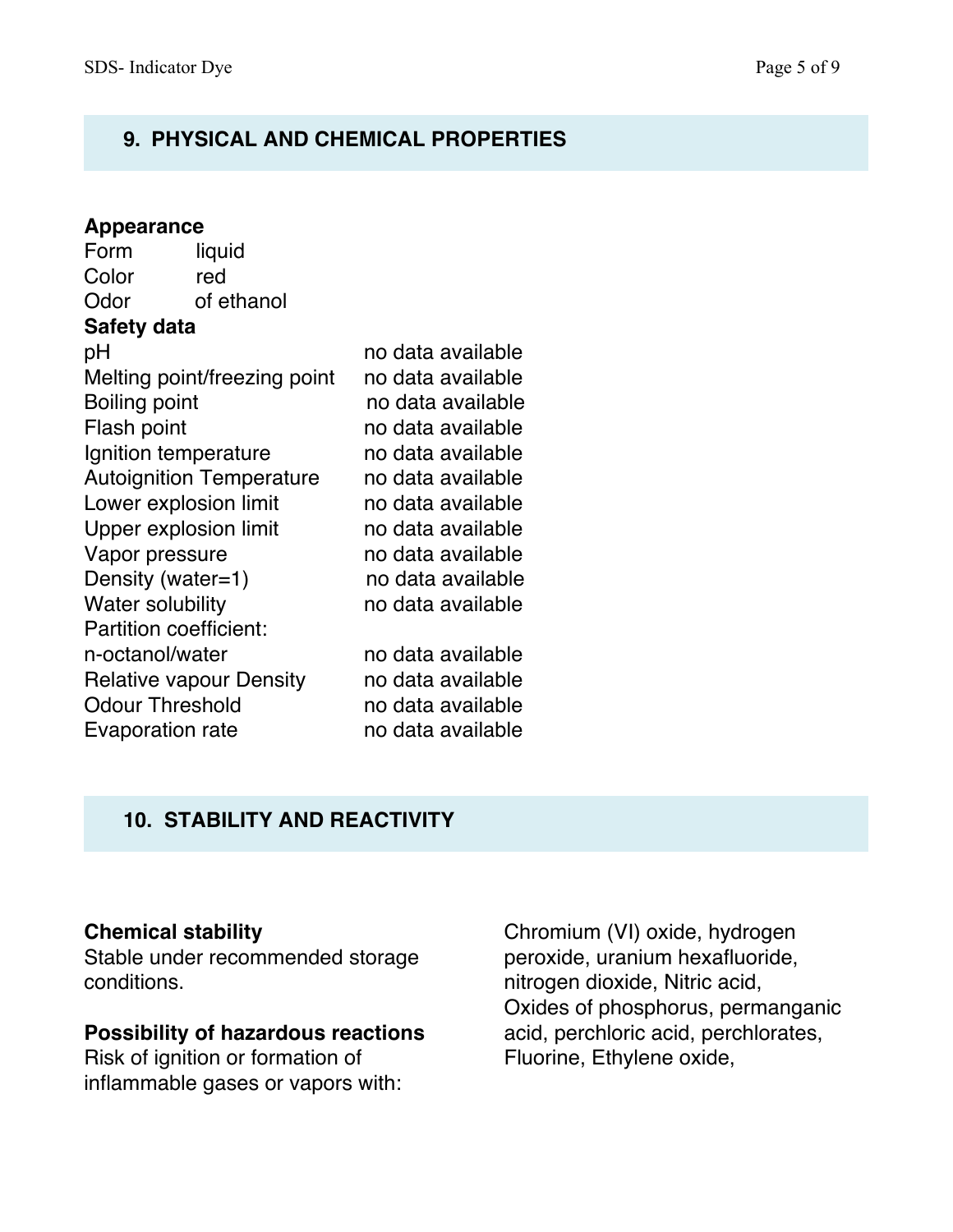chromyl chloride, halogen-halogen compounds, Strong oxidizing agents, alkali oxides, Alkaline earth metals, Alkali metals, potassium permanganate with sulfuric acid.

**Conditions to avoid** Heating.

**Materials to avoid**

known.

Rubber. Various Plastics.

**Hazardous decomposition products** No dangerous decomposition products

# **11. TOXICOLOGICAL INFORMATION**

# **Acute toxicity LD/LC50 values**

no data available

### **Serious eye damage/eye irritation**

no data available

# **Respiratory or skin sensitization**

no data available

#### **Germ cell mutagenicity** no data available

### **Skin corrosion/irritation** no data available

# **Carcinogenicity**

No components of this product are listed by IARC, ACGIH, NTP and OSHA.

# **Reproductive toxicity** no data available

### **Teratogenicity** no data available

# **Aspiration hazard**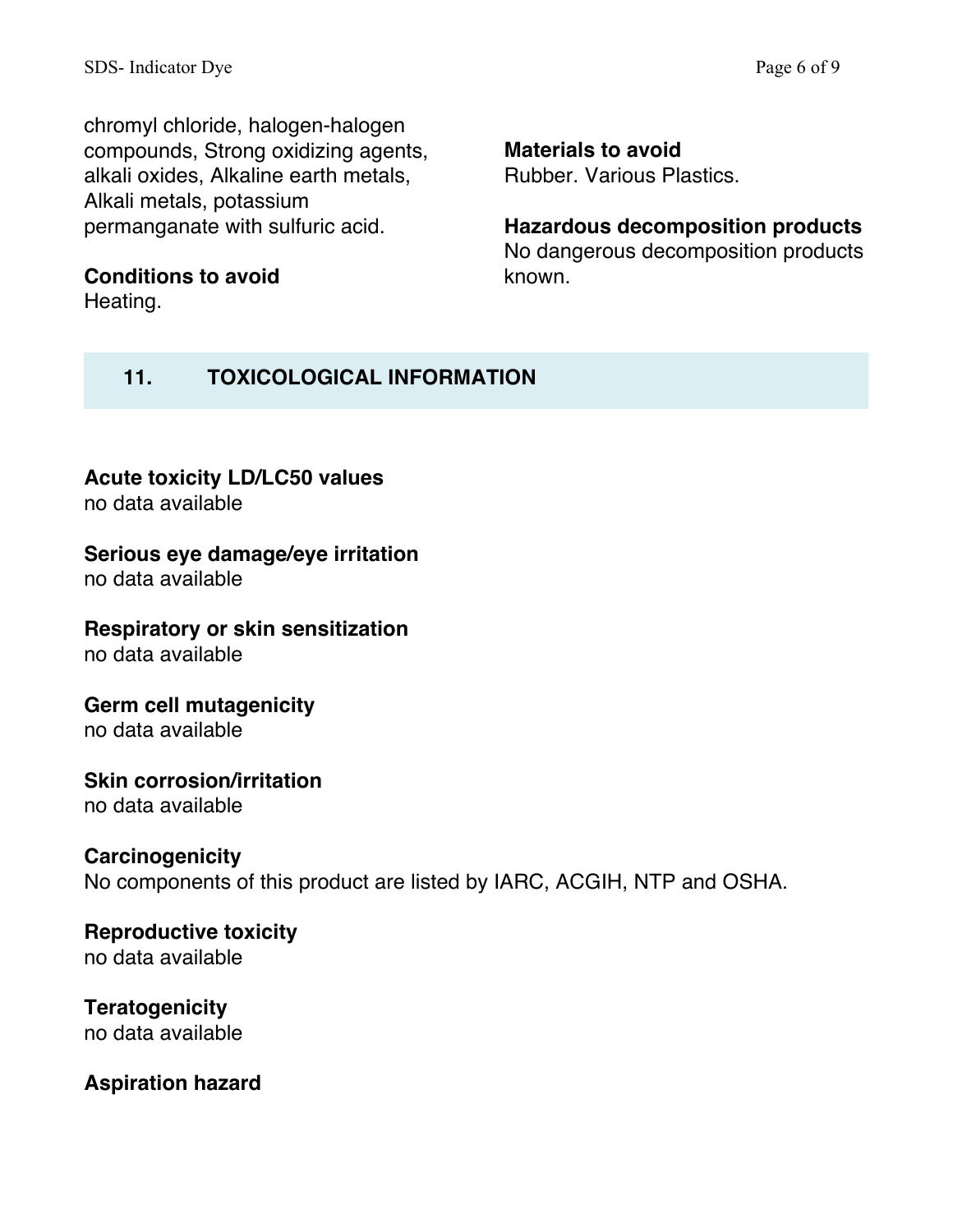no data available

**Synergistic effects**

no data available

### **12. ECOLOGICAL INFORMATION**

**Toxicity** no data available

**PBT and vPvB assessment** no data available

**Persistence and degradability** no data available

**Other adverse effects** no data available

**Bioaccumulative potential** no data available

**Mobility in soil** no data available

# **13. DISPOSAL CONSIDERATIONS**

### **Product**

Dispose of unused product, residues, and containers according to local, regional, state, and national regulations.

### **Contaminated packaging**

Dispose of as unused product.

# **14. TRANSPORT INFORMATION**

# **DOT (US)**

UN number UN 1170 Proper shipping name ETHANOL SOLUTION Class 3 Packing group III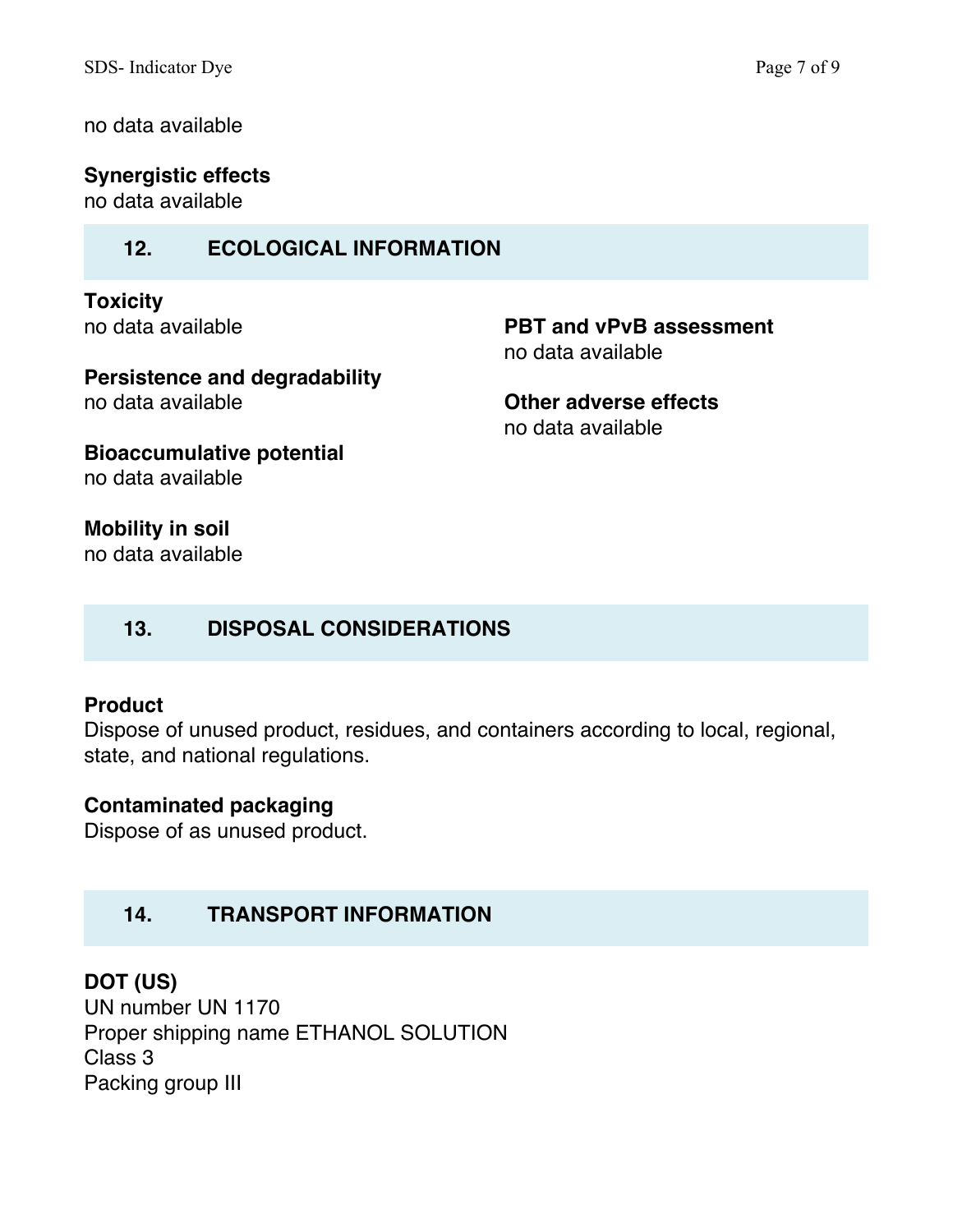Environmentally hazardous --

# **IMDG**

UN number UN 1170 Proper shipping name ETHANOL SOLUTION Class 3 Packing group III Environmentally hazardous -- Special precautions for user yes EmS F-E S-D

# **IATA**

UN number UN 1170 Proper shipping name ETHANOL SOLUTION Class 3 Packing group III Environmentally hazardous -- Special precautions for user no

# **15. REGULATORY INFORMATION**

# **OSHA Hazards**

No known OSHA hazards.

# **SARA 302 Components**

SARA 302: No chemicals in this material are subject to the reporting requirements of SARA Title III, Section 302

# **SARA 313 Components**

SARA 313: This material does not contain any chemical components with known CAS numbers that exceed the reporting levels established by SARA Title III, Section 313.

# **SARA 311/312Hazards**

Acute Health Hazard.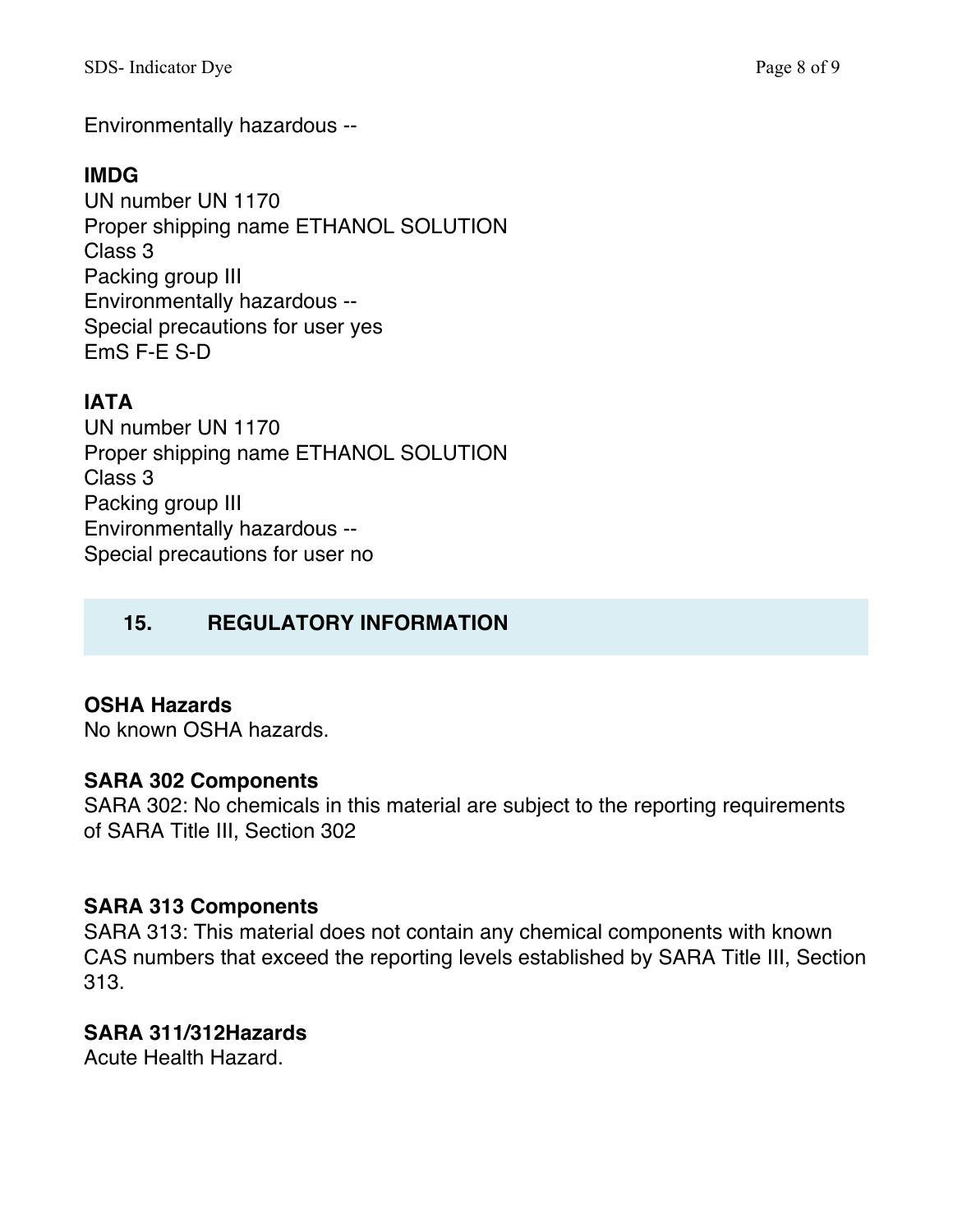### **US State Regulations**

Massachusetts Right To Know Ingredients: ethanol Pennsylvania Right To Know Ingredients: ethanol New Jersey Right To Know Ingredients: ethanol California Prop 65 Components: This product does not contain any chemicals known to the State of California to cause cancer, birth, or any other reproductive defects.

# **16. OTHER INFORMATION**

For educational use only. Not intended for human or animal diagnostic or therapeutic uses.

The above information was acquired by diligent search and/or investigation and the recommendations are based on prudent application of professional judgment. The information shall not be taken as being all inclusive and is to be used only as a guide. All materials and mixtures may present unknown hazards and should be used with caution. Since the Company cannot control the actual methods, volumes, or conditions of use, the Company shall not be held liable for any damages or losses resulting from the handling or from contact with the product as described herein. THE INFORMATION IN THIS SDS DOES NOT CONSTITUTE A WARRANTY, EXPRESSED OR IMPLIED, INCLUDING ANY IMPLIED WARRANTY OF MERCHANTABILITY OR FITNESS FOR ANY PARTICULAR PURPOSE.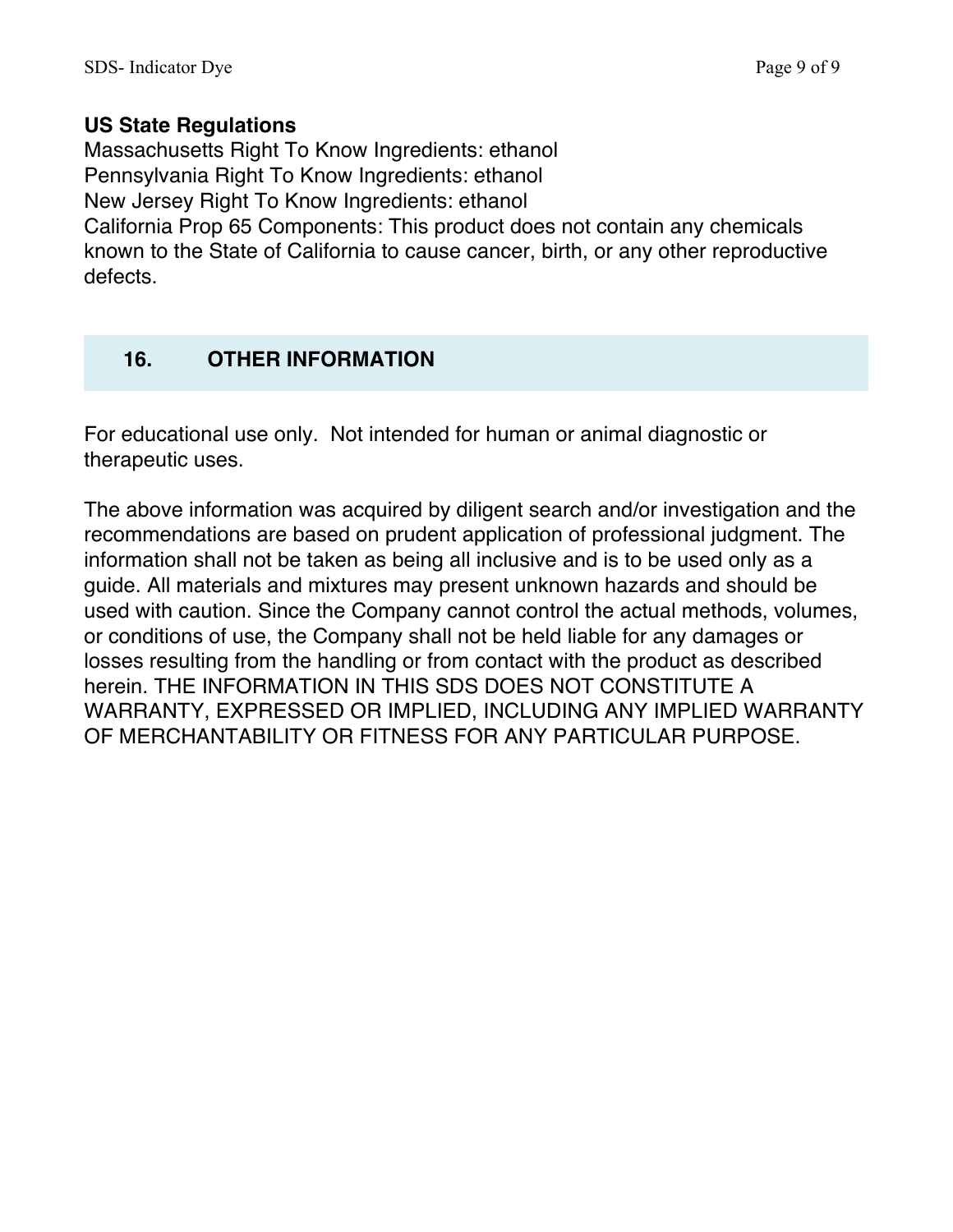

1121 5<sup>th</sup> Street NW Washington, DC 20001 **www.edvotek.com**

# Safety Data Sheet

Version 2 Revision Date 09/25/2013

# **1. PRODUCT AND COMPANY IDENTIFICATION**

Product name: Ready to load TM dye sample Product Number: Brand: Edvotek Supplier: Edvotek 1121 5<sup>th</sup> Street NW Washington, DC

20001

Telephone: 1-800-338-6835 or 202-370-1500 Fax: 202-370-1501 Emergency Phone #: 202-370-1500

# **2. HAZARDS IDENTIFICATION**

#### **Emergency Overview**

#### **OSHA Hazards:**

No known OSHA hazards.

Not a dangerous substance or mixture according to the Globally Harmonized System (GHS).

### **HMIS Classification:**

Health hazard: 0 Flammability: 0 Physical hazard: 0

#### **NFPA Rating:**

| Health hazard:            | O |
|---------------------------|---|
| Fire:                     | O |
| <b>Reactivity Hazard:</b> | O |

#### **Potential Health Effects:**

**Inhalation:** May be harmful if inhaled. **Skin:** May be harmful if absorbed through skin. May cause skin irritation. **Eyes**: May cause eye irritation. **Ingestion:** May be harmful if swallowed.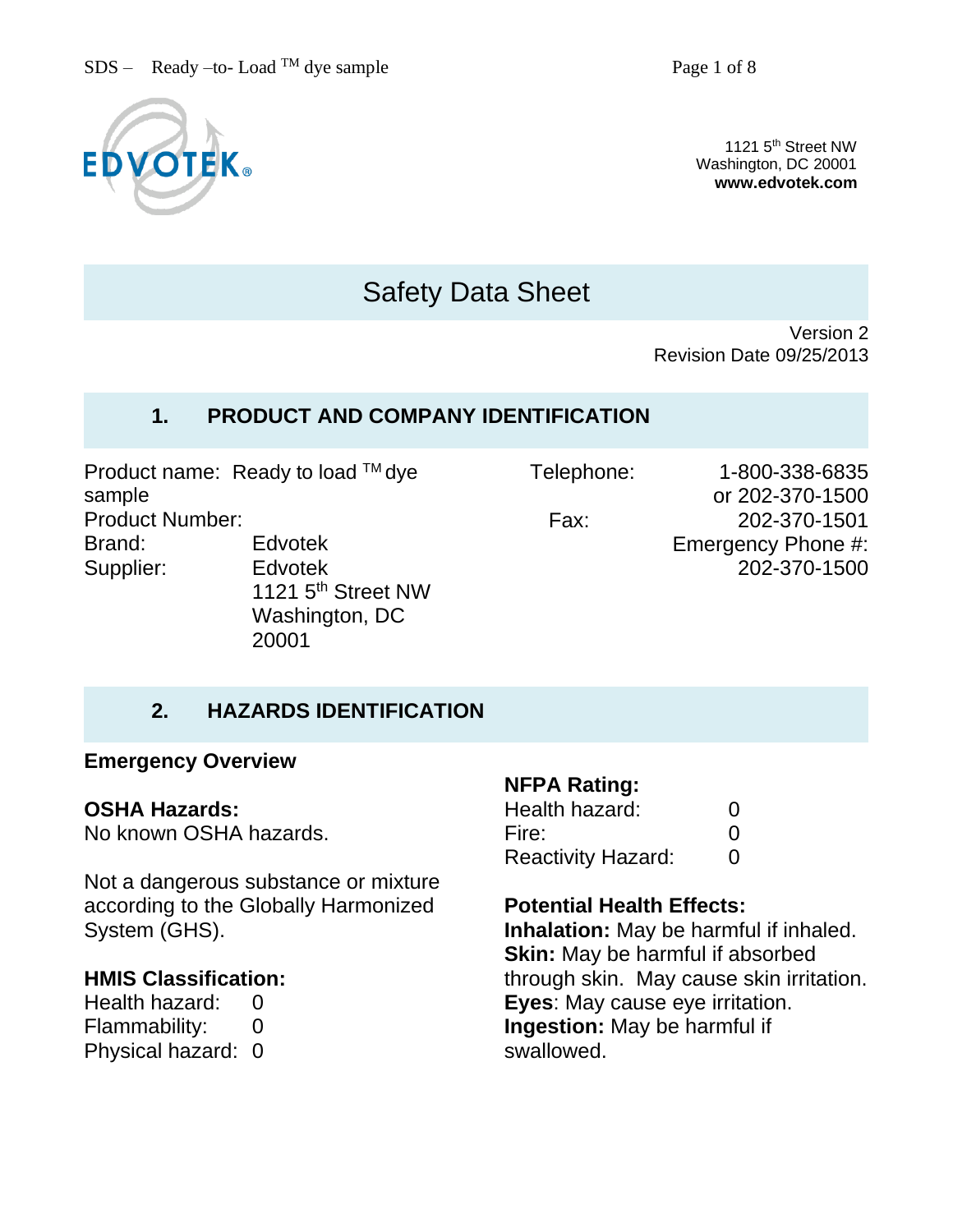### **3. COMPOSITION/INFORMATION ON INGREDIENTS**

No ingredients are hazardous according to OSHA criteria.

### **4. FIRST AID MEASURES**

#### **General information**

No special measures required.

#### **If inhaled**

If breathed in, move person into fresh air. If not breathing, give artificial respiration. Consult doctor in case of complaints.

#### **In case of skin contact**

Immediately wash off with soap and plenty of water. Get medical attention if symptoms develop.

#### **In case of eye contact**

Flush eyes with water as a precaution. Get medical attention immediately if irritation persists.

#### **If swallowed**

Never give anything by mouth to an unconscious person. Rinse mouth with water. Get medical attention if symptoms develop.

# **5. FIREFIGHTING MEASURES**

#### **Conditions of flammability**

Not flammable or combustible.

#### **Suitable extinguishing media**

Use water spray, alcohol resistant foam, dry chemical or carbon dioxide.

### **Special protective equipment for firefighters**

Wear self contained breathing apparatus for fire fighting if necessary.

# **Hazardous combustion products**

No known products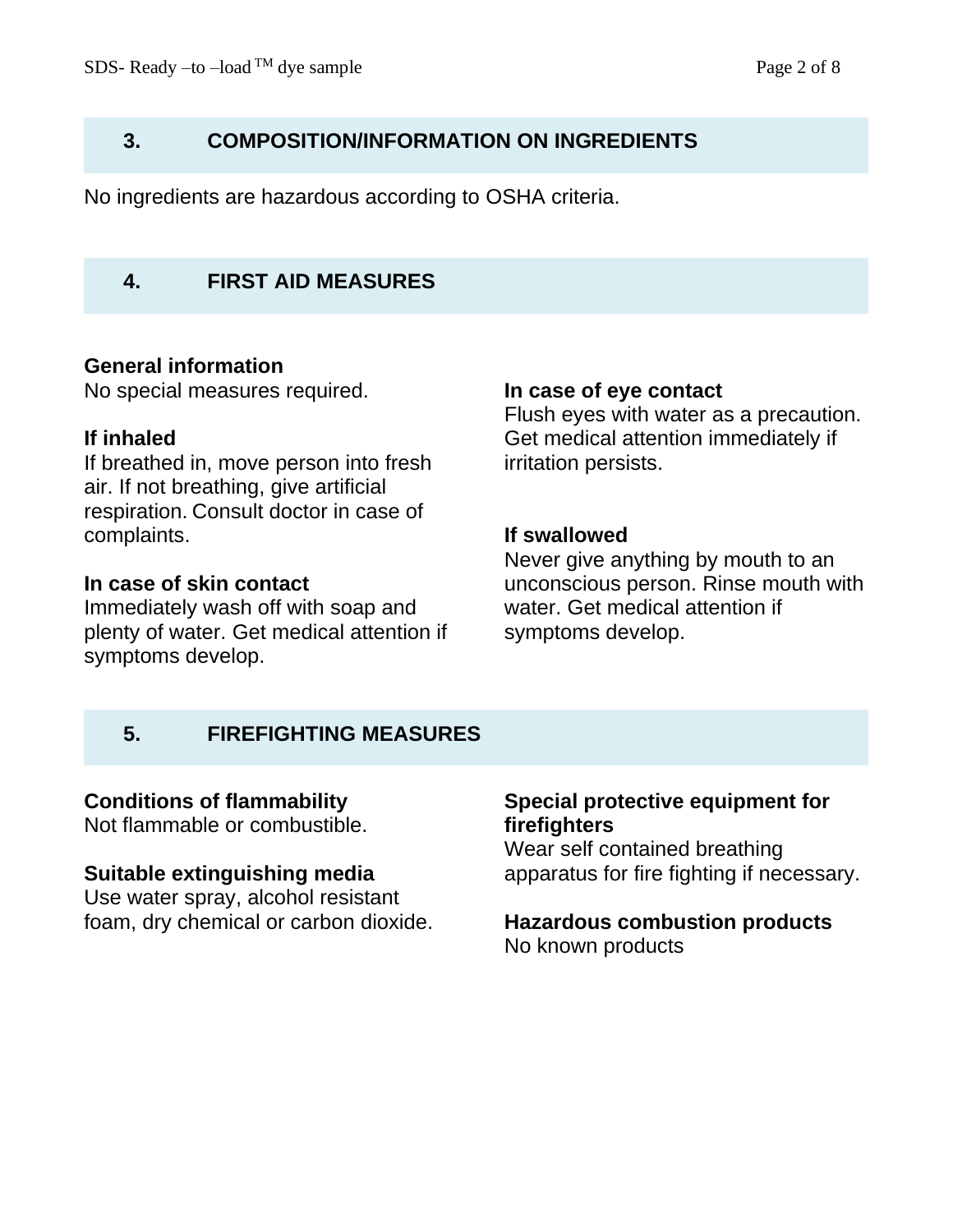# **6. ACCIDENTAL RELEASE MEASURES**

### **Personal precautions**

Prevent skin/eye contact. Use personal protective equipment as needed.

#### **Environmental precautions**

Dilute with plenty of water. Do not allow to enter sewers/ surface or ground water.

#### **Methods and materials for containment and cleaning up**

Clean up spills immediately. Use absorbent materials if needed and dispose into a chemical waste container.

# **7. HANDLING AND STORAGE**

#### **Precautions for safe handling**

No special measures necessary. Good laboratory technique should be used when handling.

#### **Conditions for safe storage**

No special measures necessary. Store at room temperature.

### **Incompatible Products**

No known products

# **8. EXPOSURE CONTROLS/ PERSONAL PROTECTION**

# **Personal protective equipment**

#### **Respiratory protection**

Use respirators and components tested and approved under appropriate government standards such as NIOSH (US) or CEN (EU).

**Hand protection**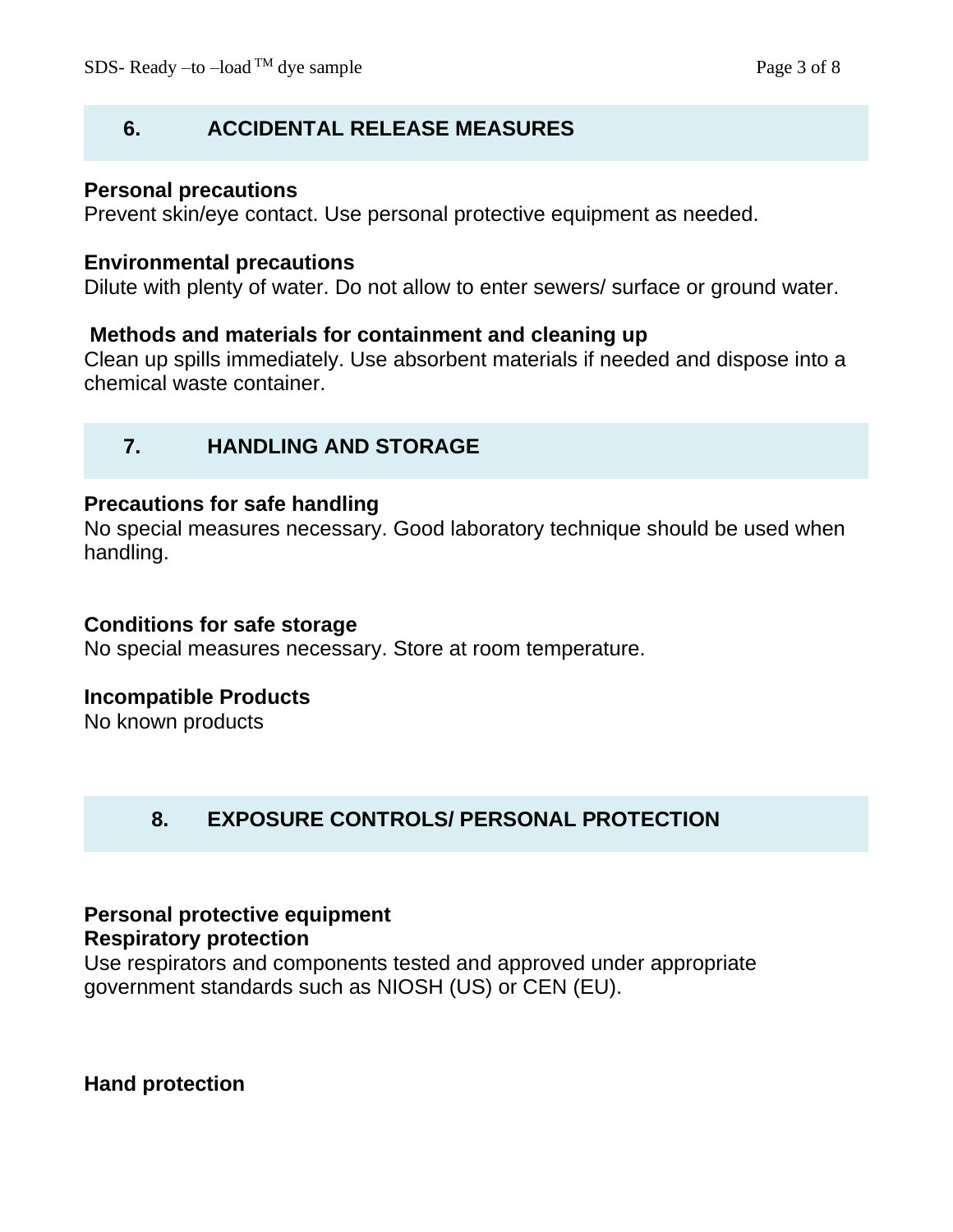Wear protective gloves. Dispose of contaminated gloves after use in accordance with applicable laws and good laboratory practices.

# **Eye protection**

Avoid eye contact with this material. Wear chemical safety goggles.

### **Skin and body protection**

Use chemical gloves as needed. Use clean protective body covering clothing as needed to minimize contact with clothing and skin.

#### **Hygiene measures**

Handle in accordance with good industrial hygiene and safety practice. Wash and dry hands at the end of workday.

# **9. PHYSICAL AND CHEMICAL PROPERTIES**

#### **Appearance**

| Appearance                      |                                |                   |
|---------------------------------|--------------------------------|-------------------|
| Form                            | liquid                         |                   |
| Color                           | red / blue/ yellow             |                   |
| Odor                            | no data available              |                   |
| Safety data                     |                                |                   |
| рH                              |                                | no data available |
|                                 | Melting point/freezing point   | no data available |
| Boiling point                   |                                | no data available |
| Flash point                     |                                | no data available |
| Ignition temperature            |                                | no data available |
| <b>Autoignition Temperature</b> |                                | no data available |
| Lower explosion limit           |                                | no data available |
| <b>Upper explosion limit</b>    |                                | no data available |
| Vapour pressure                 |                                | no data available |
| Density (water=1)               |                                | no data available |
| <b>Water solubility</b>         |                                | no data available |
| <b>Partition coefficient:</b>   |                                |                   |
| n-octanol/water                 |                                | no data available |
|                                 | <b>Relative vapour Density</b> | no data available |
| <b>Odour Threshold</b>          |                                | no data available |
| <b>Evaporation rate</b>         |                                | no data available |
|                                 |                                |                   |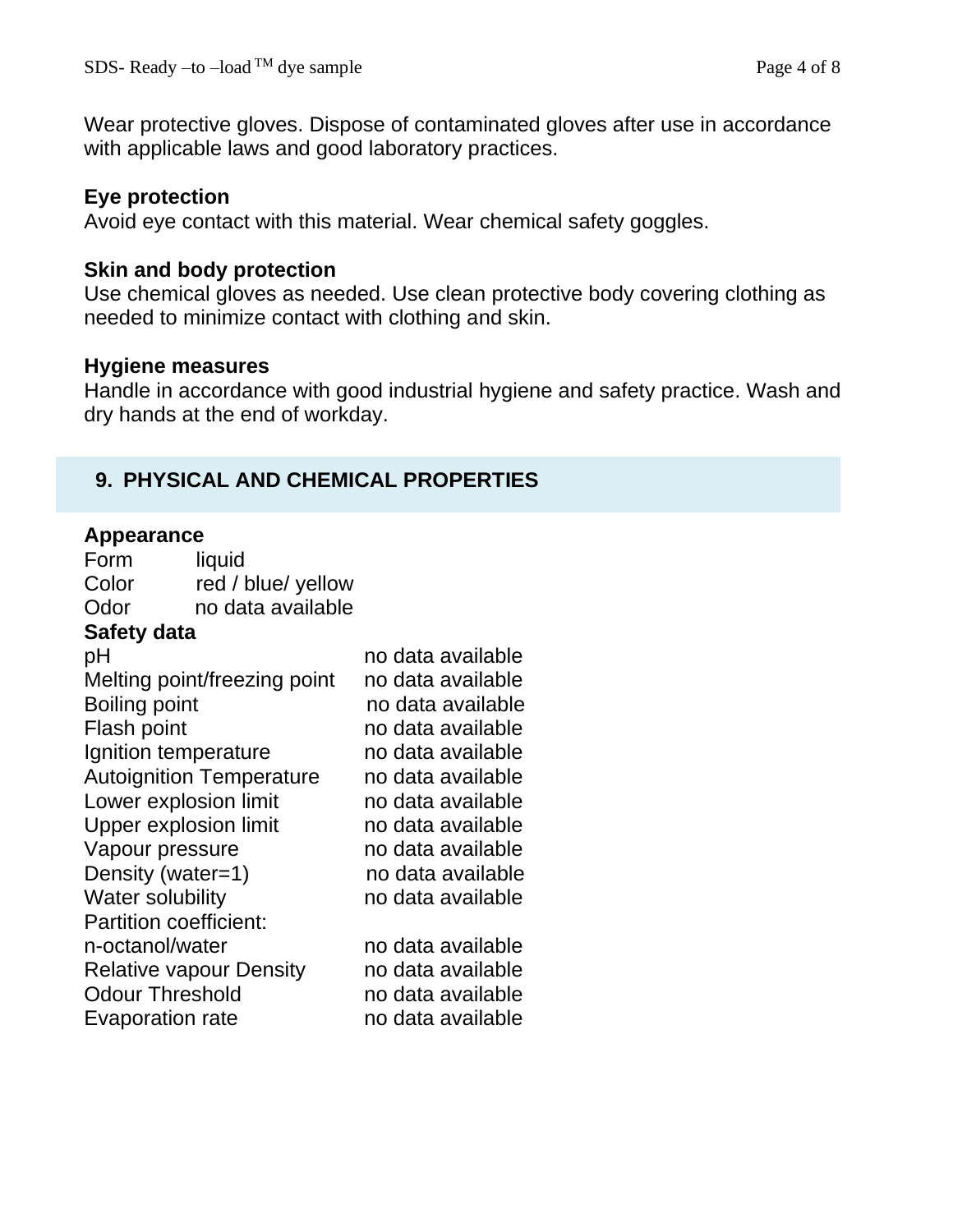# **10. STABILITY AND REACTIVITY**

# **Chemical stability**

Stable under recommended storage conditions.

#### **Possibility of hazardous reactions** No further relevant data available.

**Conditions to avoid** No further relevant data available.

**Materials to avoid** No further relevant data available.

**Hazardous decomposition products** No dangerous decomposition products known.

# **11. TOXICOLOGICAL INFORMATION**

# **Acute toxicity LD/LC50 values**

no data available

# **Serious eye damage/eye irritation**

no data available

# **Respiratory or skin sensitization**

no data available

### **Germ cell mutagenicity** no data available

### **Skin corrosion/irritation** no data available

# **Carcinogenicity**

No component of this product are listed by IARC, ACGIH, NTP and OSHA.

#### **Reproductive toxicity** no data available

# **Teratogenicity**

no data available

# **Aspiration hazard**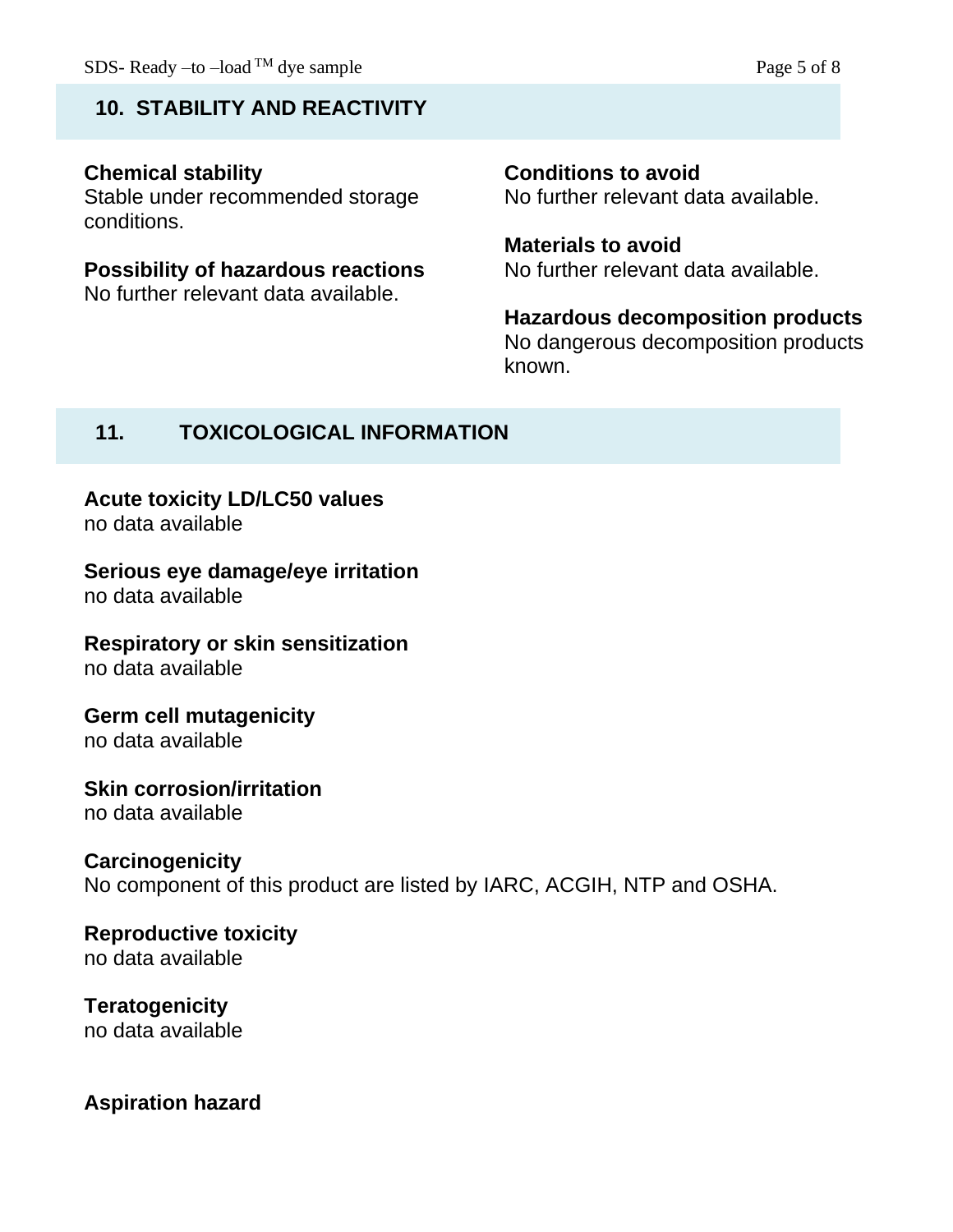no data available

### **Synergistic effects**

no data available

# **12. ECOLOGICAL INFORMATION**

**Toxicity** no data available

**Persistence and degradability**

no data available

**Bioaccumulative potential** no data available **Mobility in soil** no data available

**PBT and vPvB assessment**

no data available

**Other adverse effects**

no data available

# **13. DISPOSAL CONSIDERATIONS**

#### **Product**

Dispose of unused product, residues, and containers according to local, regional, state, and national regulations.

### **Contaminated packaging**

Dispose of as unused product.

# **14. TRANSPORT INFORMATION**

**DOT (US)**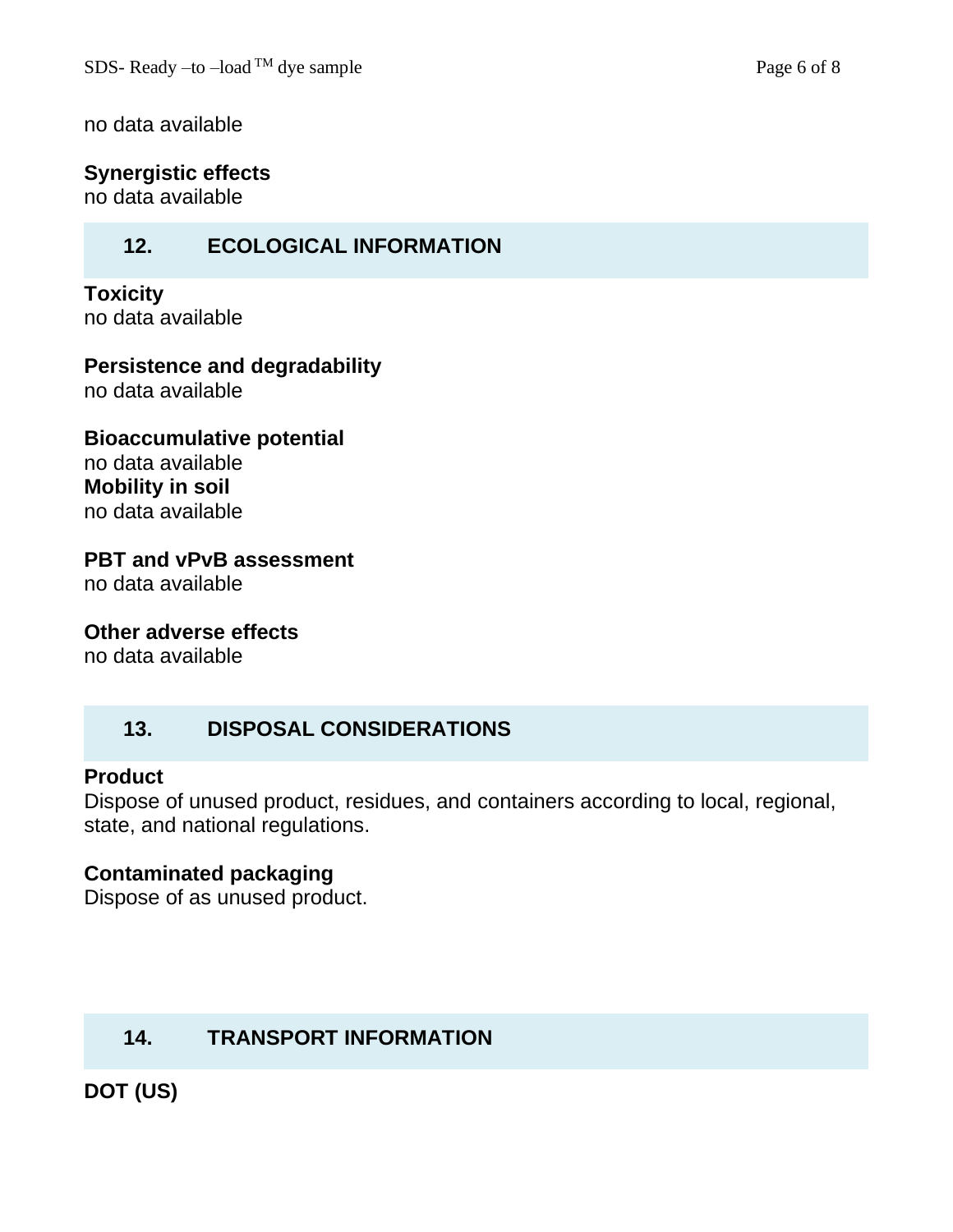Not dangerous goods **IMDG** Not dangerous goods **IATA** Not dangerous goods

# **15. REGULATORY INFORMATION**

#### **OSHA Hazards**

No known OSHA hazards.

#### **SARA 302 Components**

SARA 302: No chemicals in this material are subject to the reporting requirements of SARA Title III, Section 302.

#### **SARA 313 Components**

SARA 313: This material does not contain any chemical components with known CAS numbers that exceed the reporting levels established by SARA Title III, Section 313.

#### **SARA 311/312Hazards**

No SARA Hazards.

### **16. OTHER INFORMATION**

For educational use only. Not intended for human or animal diagnostic or therapeutic uses.